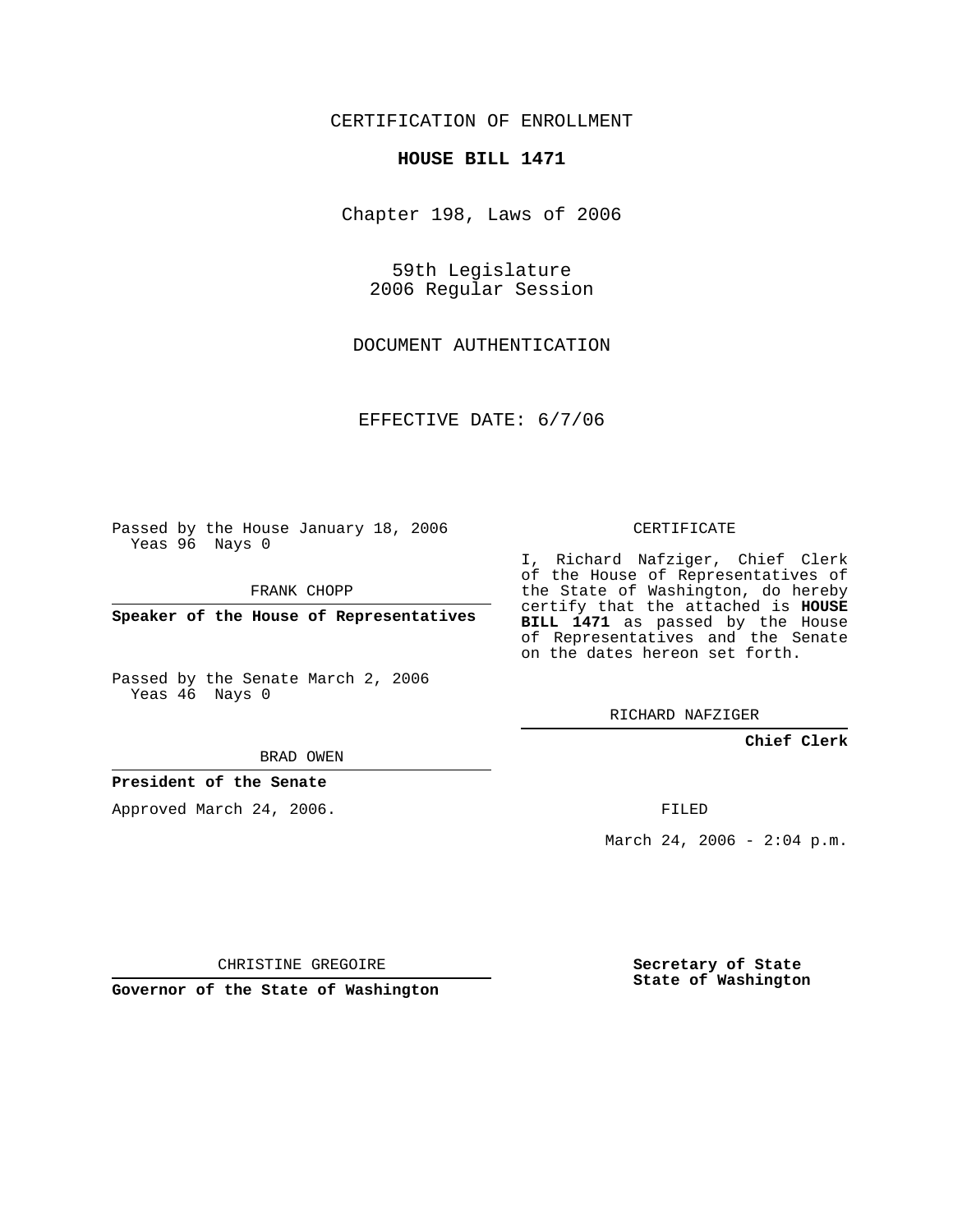## **HOUSE BILL 1471** \_\_\_\_\_\_\_\_\_\_\_\_\_\_\_\_\_\_\_\_\_\_\_\_\_\_\_\_\_\_\_\_\_\_\_\_\_\_\_\_\_\_\_\_\_

\_\_\_\_\_\_\_\_\_\_\_\_\_\_\_\_\_\_\_\_\_\_\_\_\_\_\_\_\_\_\_\_\_\_\_\_\_\_\_\_\_\_\_\_\_

Passed Legislature - 2006 Regular Session

**State of Washington 59th Legislature 2005 Regular Session By** Representatives Lovick, McDonald and Takko Read first time 01/25/2005. Referred to Committee on Judiciary.

 1 AN ACT Relating to authentication of documents; and amending RCW 2 5.44.130 and 5.52.050.

3 BE IT ENACTED BY THE LEGISLATURE OF THE STATE OF WASHINGTON:

 4 **Sec. 1.** RCW 5.44.130 and Code 1881 s 434 are each amended to read 5 as follows:

 6 A seal of court or public office, when required to any writ, 7 process, or proceeding to authenticate a copy of any record or 8 document, may be affixed by making an inked, printed, or embossed 9 impression directly on the ((paper which)) document and shall be ((as)) 10 considered valid (( $a\ddot{s}$  if made upon a wafer or on wax)).

11 **Sec. 2.** RCW 5.52.050 and Code 1881 s 2356 are each amended to read 12 as follows:

13 Except as ((hereinbefore)) otherwise provided in this chapter, any 14 instrument in writing, duly certified, under his or her hand and 15 official seal, by a notary public, commissioner of deeds, or clerk of 16 a court of record, to be genuine, within the personal knowledge of such 17 officer, may, together with such certificate, be sent by telegraph or 18 other electronic transmission and the telegraphic or other electronic